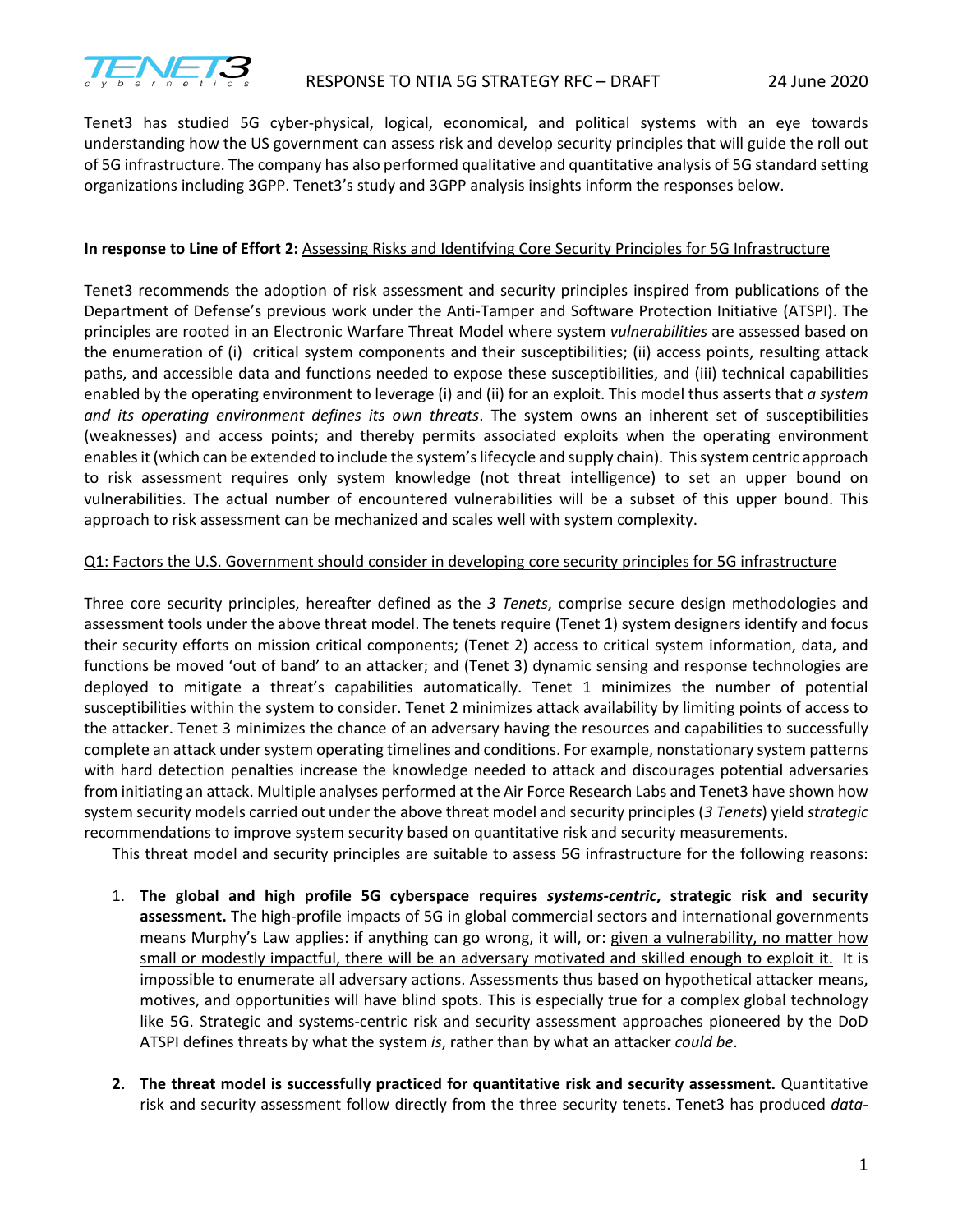

*driven* risk and security metrics based on a knowledge-enabled system model. The model emphasizes *what* a system is composed of and *how* system components are integrated by the mathematical abstraction of a graph. Nodes define components, arcs define relationships, and properties of any type (property values, datasets, other models) are attached to nodes and arcs as a list of attributes. This paradigm allows statistical, computer science, and machine learning algorithms to process information about a system, the data it produces, and its physical and logical structure to build quantitative risk and security metrics. The model further captures information to automatically identify a system's susceptibilities, the corresponding information and components of a system needed to exploit a susceptibility, and to assess the capabilities needed to perform an attack. Tenet3 has shown, for example, how to integrate per-component risk assessment measures into a total system risk assessment score in a statistically sound manner. The company has also defined theoretical 'games on graphs' to identify an optimal allocation of sensing, response, and other mitigation tools to system components that maximizes the capability an attacker needs to successfully execute an attack on a system.

- 3. **The threat model and security tenets are generic. They are applicable to economic and political assessments as well as those of cyber-physical and logical systems.** The security of 5G infrastructure is not simply a problem of certifying that 5G infrastructure components are "secure". National 5G security can be compromised in fundamental ways through economic and political means. Unless incentivized otherwise, buyers in commercial technology marketplaces tend to purchase based on price, all else being equal, particularly if they have (false) confidence that a technology's security controls yield an acceptable level of security. Furthermore, buyers seldom act altruistically. It is likely that a cheaper 5G device will be preferred over one appearing to offer an equal amount of user security, but may include features (trojan payloads, backdoor network access, snooping protocols, etc.) that place the National 5G infrastructure at risk. Geopolitics further drive 5G security at both the national policy and 5G standard setting levels. National polices, including those the Department of Commerce has developed to mitigate the use of Huawei technology in the United States, have altered global cellular and microelectronics ecosystems in ways that will directly bolster the security of National 5G infrastructure. At the same time, those polices may introduce unforeseen security vulnerabilities caused by ecosystem disruptions and other supply chain factors. Polices that compromise security may also be embedded in the 5G standards devices are required to adopt.
- 4. **A knowledge-enabled modeling paradigm can capture the economic and political systems driving 5G**. From expert knowledge and data captured in government and business reports, a complex web of sector or national dependencies among the 5G and microelectronic industries or geopolitical relations can be captured with rich metadata. The models can be subsequently used to identify sectors or nations that are ripe for exploitation. These nations and sectors may introduce susceptibilities that are easy for adversaries to access and represent the simplest path to severely disrupt a system. The model can further be evaluated for "what-if" assessments of changes to economic and foreign relations landscapes. The same quantitative risk assessments performed over models of physical systems can inform policy analysts about what would otherwise be hidden risks and impacts of a policy implementation. Data from voting records, meeting minutes, and other documents publicly published from the meetings of 5G standard setting organizations can be used to develop system models of organizational relationships and alliances among member organizations. The same data can be used to annotate the model with information about organizations' past voting trends, technical and policy interests, previous alliances, and data about their past 3GPP participations.

Q2: Factors to consider when evaluating trust or potential security gaps in US 5G infrastructure and supply chain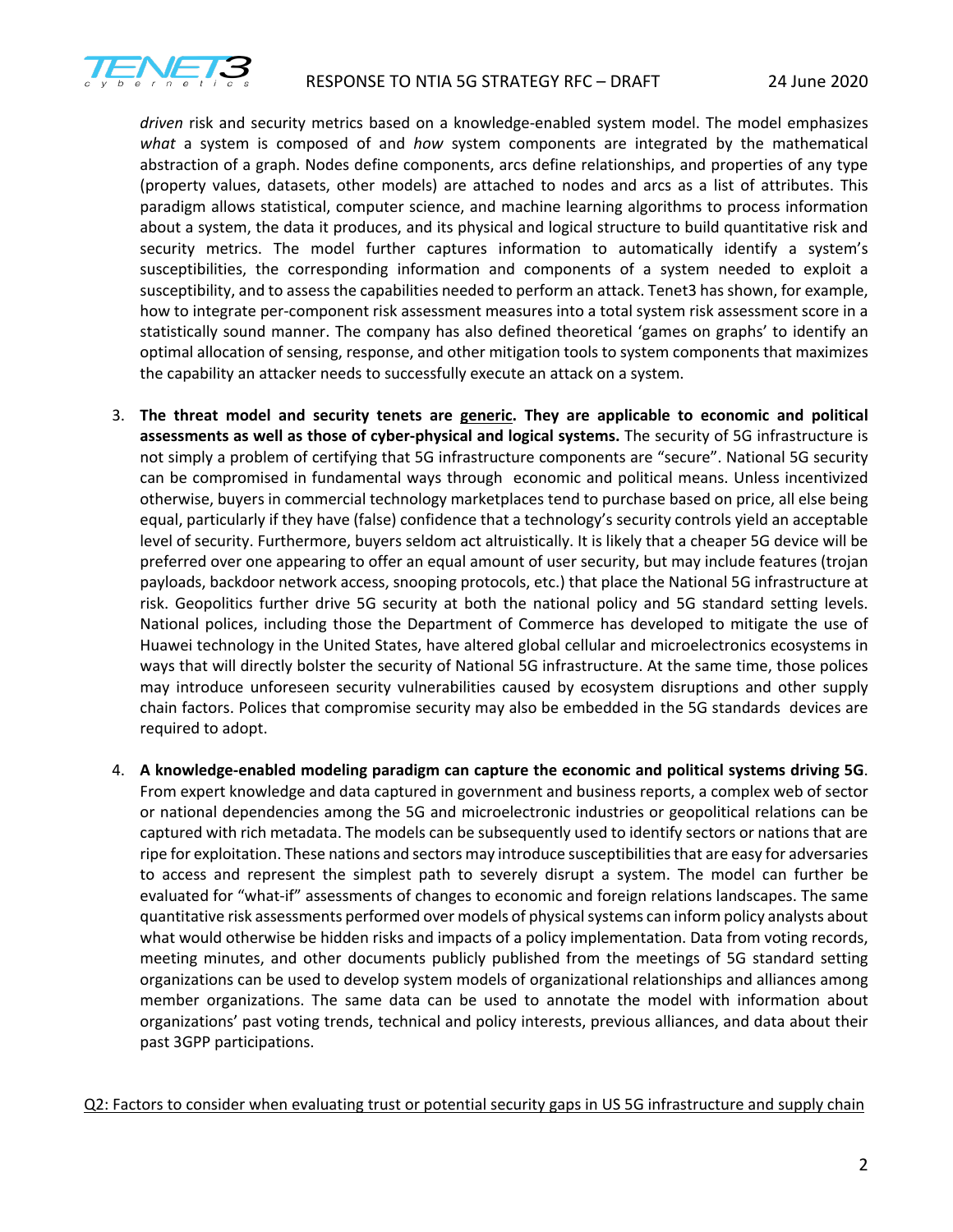

**It is essential that the United States participate, or at a minimum carefully observe the 5G standards setting process carried out in 3GPP SSO meetings**. These international standards establish the required functionality, protocols, system components and technologies necessary for a device to be declared "5G compliant" and be usable in global 5G systems. Standards that intentionally or otherwise induce a security risk to U.S. 5G Infrastructure introduce fundamental susceptibilities and infrastructure access points that are difficult or even impossible to defend. For example, the government may be powerless to prevent companies from implementing specific aspects of 5G standards strictly for devices used in the U.S. Such devices would become locked out of the global 5G ecosystem (and potentially some U.S. 5G subsystems) and eventually cause a partitioning of 5G, and by consequence the Internet at large, between the U.S. and the rest of the world. The standards proposed, discussed, amended and passed are mainly driven by complex politics that play out among 3GPP member organizations – security considerations are not a primary concern. Organizations who are sponsored by other nation-state interests barter in ways to encourage an organization's (and by extension their nation's) preferred standards to be passed. U.S. interests are scarcely and ineffectively represented in these political standard setting games.

Moreover, **the United States should not blindly "accept" that 5G standards establish any base level of security or risk mitigation.** Standard proposals developed under affiliate working groups are done strategically. Proposals from these small member working groups are presented to the 3GPP body at-large during meetings. Such proposals may be considered "vetted" and "recommended" by an affiliate working group and could come under less technical and security scrutiny when presented to the 3GPP SSO for approval.

## **In response to Line of Effort 4:** Promoting Responsible Global Development and Deployment of 5G

Q1: How the U.S. Government can lead responsible international development and deployment of 5G technology and promote the availability of secure and reliable equipment and services in the market.

Tenet3 offers three responses to this question:

- 1. **Monitor the international development of 5G technology standards by a data-driven approach.** Such monitoring can yield insights including voting trends and block voting tendencies among member organizations. Detailed monitoring also provides a quantitative understanding of topics of interest by particular organizations and the larger standards setting bodies like 3GPP. Monitoring also allows real-time tracking of trends that capture the degree of nation influence in 3GPP meetings.
- 2. **Create programs supporting U.S. subject matter experts to observe and participate in 3GPP SSO events.**  Due to the complex dynamics in the 3GPP environment, a team that monitors 3GPP activities for the interests of the government may be more effective if staffed with experienced personnel, such as former employees of U.S. and allied telecommunication companies who have previously participated in the standards setting process.
- 3. **Introduce market incentives to purchase equipment from vetted suppliers.** An incentive structure is especially necessary as 5G technologies roll out to ever more rural areas of the country. Rural Internet and cellular service providers are pressured to deploy infrastructure as efficiently and economically as possible. This is because rural areas are not dense (reducing subscriber revenue) and requires the planning and deployment of new infrastructure in remote areas. Lacking incentives to invest in new technology with an emphasis on security over price, rural 5G infrastructure will become particularly vulnerable to susceptibilities and unexpected system access points. This suggestion must also be considered in light of the fact that 5G will create new technology markets. 5G equipment will not be exclusively purchased by cellular and internet